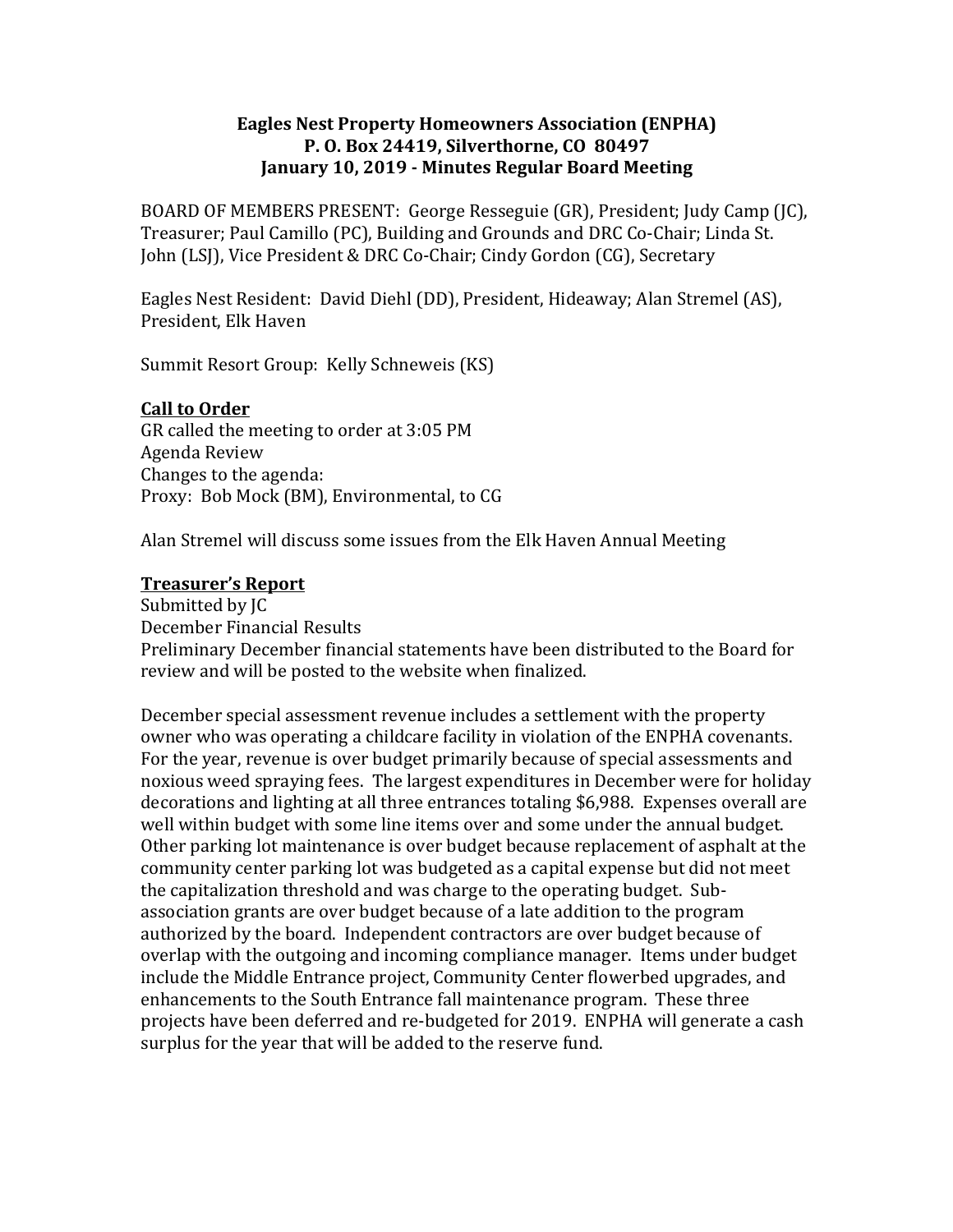The DRC is ahead of expectations in both income and expense as a result of continuing high levels of activity. DRC ended the year with a cash surplus of \$9,051 that will be added to DRC cash reserves.

#### Collections

Two homeowners have not paid their 2018 noxious weed-spraying fees as of January 7th. Past due notices are being sent including late fees of \$25 per month beginning as of October 31.

DRC fines outstanding for the homeowner who had not complied with design guidelines related to yard art are \$8,650 at the end of December including the initial fine, fines for a continuing violation through April 23, legal costs, late fees and interest. 

## E-Blasts

One e-mail blast was issued in December announcing the change in the compliance contractor. The blast was sent to 590 recipients with 390 recipients or 66% opening the e-mail.

On January 4, an e-blast was sent to 586 recipients notifying homeowners of an incorrect address on the 2019 dues invoice. 438 recipients or 75% opened this email as of January 8.

## **Website Update**

Submitted by LSJ

ENHPHA Events dates, Annual Meeting and Sub Association President's Meetings are going to be posted. LSJ will update the ENPHA Board, Sub Association Presidents, Eagles Nest Metro District, etc. Pictures will also be updated on the website. LSJ would like any other changes to the website sent to her by Tuesday. There will not be an ENPHA Snow Shoe event.

# **2019 Annual Meeting Planning (March 23)**

Meeting Agenda

Submitted by GR

.

GR and PC to meet with Ryan Parr of the Rayen firm up the March 23 meeting schedule. Discussed how to increase the number of proxies received for the meeting. Although our quorum of  $157$  owners (attendance + proxies) was achieved, the number of proxies received  $(128)$  was a significant decrease from 172 the previous year. Decided to mail the meeting packets a week earlier; packets will be sent to Peggy Long in time to be mailed by Feb 16. Also, will consider an email blast 10 days before the meeting to remind owners not planning to attend the meeting to send in their proxy. Draft agenda was approved with the exception of an item to discuss a fire mitigation program; GR to reconsider and provide further information. Ryan Parr will provide a Raven Club update; it was decided not to have any other speakers in order to finish the meeting in two hours.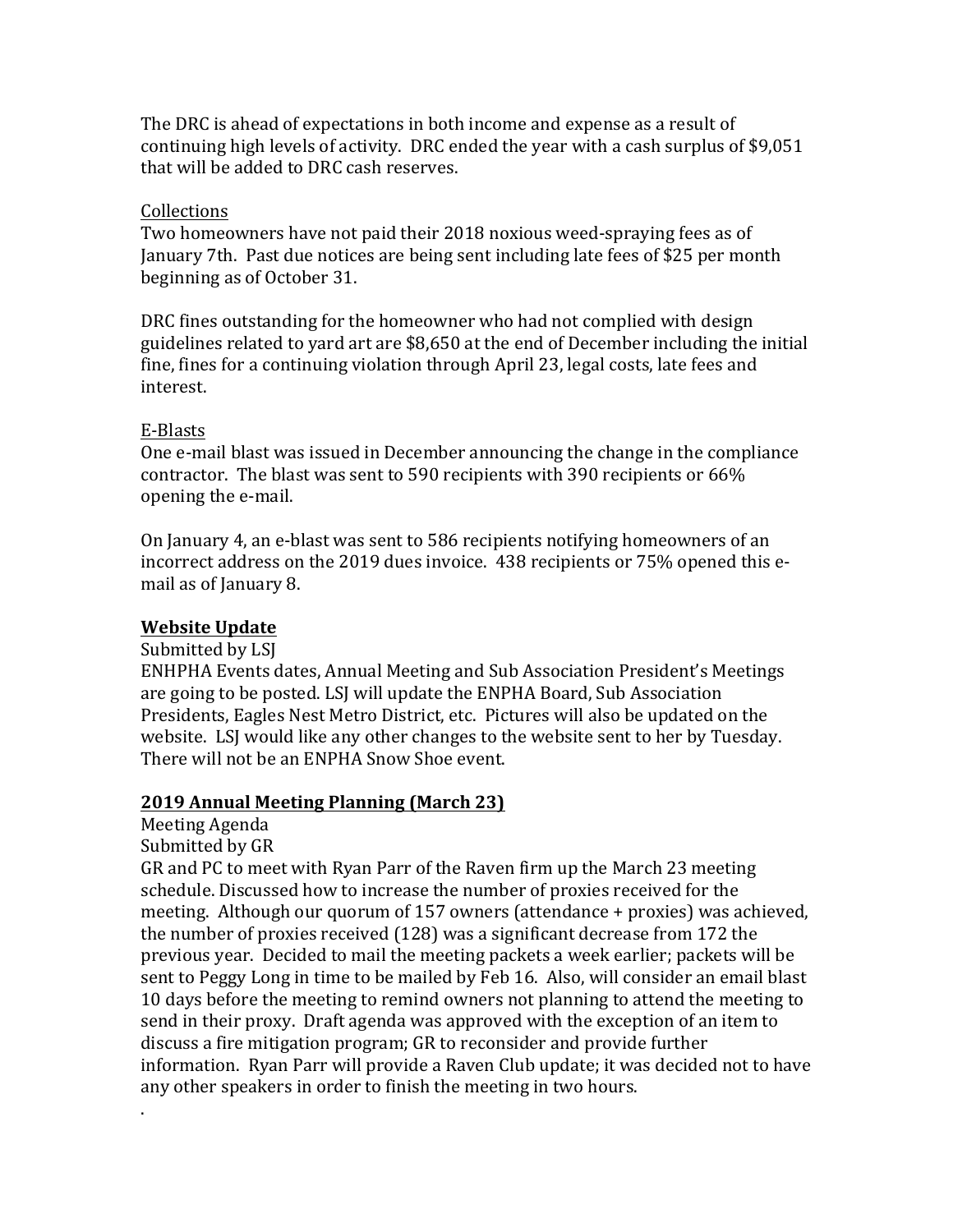Board Election/Appointment to Fill Vacancy

Two Board Position terms are up. PC will run for re-election. CG will not run for reelection.

## **Compliance**

Submitted by (KS) Monthly Report Five issues were identified including a moving Pod on a driveway due to a water leak. Homeowner is working on getting it moved. KS will follow up with homeowners regarding the following concerns - yard art in front of townhome, dumpster in a driveway, snowboard rail in yard and snow build up around a fire hydrant. .

## **Town of Silverthorne**

Submitted by JN Nothing significant at the most recent Town Council Meeting to report.

# **Building and Grounds**

Submitted by PC Grounds and Entrances Xmas - lighting to be removed this month from all three entrances.

Raven entrance - Raven installed addition lights on the Arch. Have some electrical issues to clean up this month at the entrance. Working with the Raven to secure funding with the TOS thru the town's grants that are available to improve the landscaping at the Raven entrance.

Community Center usage for December 2018 6 MahJongg, 2 ENPHA, 3 Non profits, 1 sub association and 0 paid events

## **Environmental**

Submitted by BM Trees and Trails and Fire Mitigation There were no complaints and no requests related to weeds, trees and trails. Thank you to all who help in any way to make improvements to our great neighborhood.

Please let us know of any areas that require our attention.

# **DRC**

Open Projects/Financials Concept Approved 1 Preliminary Approved 10